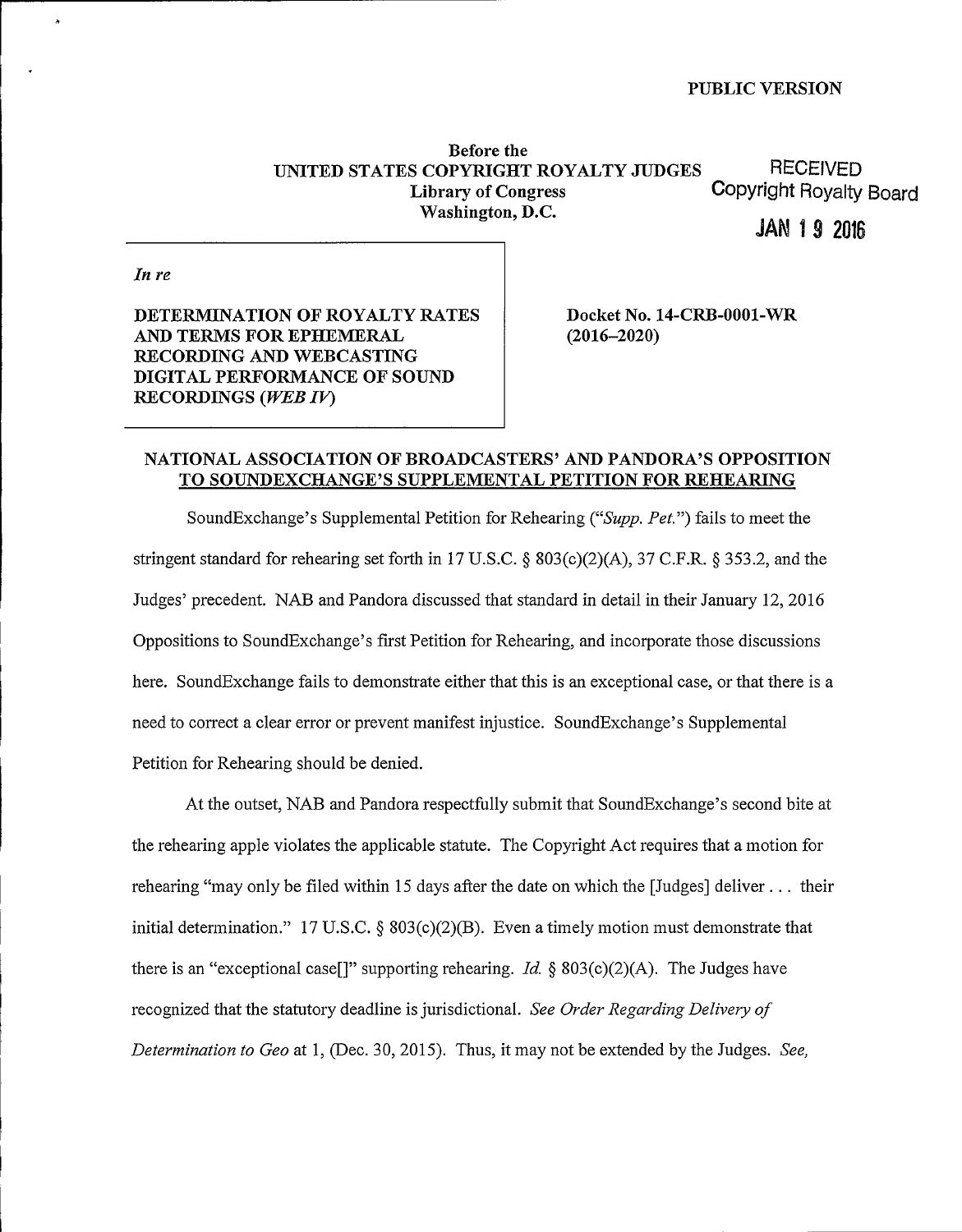## **UNDERSIZED DOCUMENTS**

|                                                                                                                         | KW did this:<br>M- emailed to David<br>M4 emailed to parties<br>uploaded to network<br><b>NIA</b> distributed copies<br>$\frac{1}{2}$ docketed<br>On this date: $1-19-11$<br>Notes: |
|-------------------------------------------------------------------------------------------------------------------------|-------------------------------------------------------------------------------------------------------------------------------------------------------------------------------------|
|                                                                                                                         |                                                                                                                                                                                     |
|                                                                                                                         |                                                                                                                                                                                     |
|                                                                                                                         |                                                                                                                                                                                     |
|                                                                                                                         | $\bullet$                                                                                                                                                                           |
| $\mathcal{L}(\mathcal{L})$ and $\mathcal{L}(\mathcal{L})$ and $\mathcal{L}(\mathcal{L})$ and $\mathcal{L}(\mathcal{L})$ |                                                                                                                                                                                     |
|                                                                                                                         | $\mathcal{L}^{\text{max}}_{\text{max}}$ and $\mathcal{L}^{\text{max}}_{\text{max}}$                                                                                                 |

٦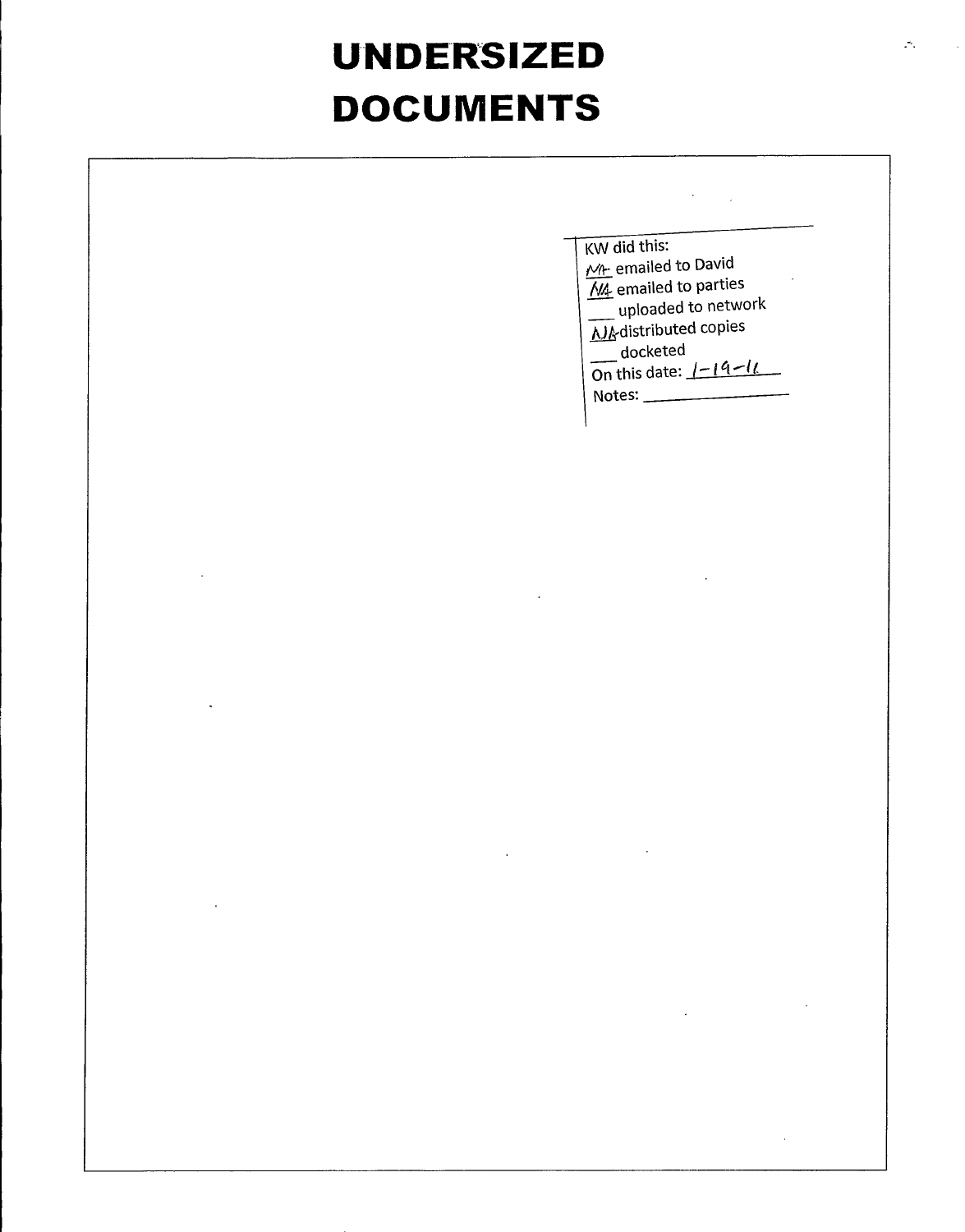e.g., Bowles v. Russell, 551 U.S. 205, 214 (2007) (courts may not extend statutory jurisdictional deadlines). SoundExchange's footnote listing, by number only, seven provisions of the Judges' proposed regulations, with no discussion, no identification of the aspects of those provisions to which SoundExchange objected, and no demonstration that rehearing was needed or that there was any exceptional case, did not properly raise any issues for rehearing. SoundExchange's attempt to cure its defective original Petition in its Supplemental Petition did not meet the statutory deadline. For this reason alone, the Supplemental Petition should be denied.

#### I. SoundExchange's Petition for Rehearing of the Audit Regulations Is Contrary to the Evidence and Should Be Rejected.

SoundExchange's fourth and fifth assertions of error both relate to audit provisions in sections 380,6(d) and 380.6(g). In essence, contrary to the regulations adopted by the Judges, and without citing any supporting evidence, SoundExchange reiterates its position that audit results should be "binding" and unreviewable. SoundExchange proposed language to this effect in its Proposed Rates and Terms, and the Judges properly rejected it. SoundExchange's position was specifically rejected by SoundExchange's own expert, Dr. Lys, as "unreasonable" and "inappropriate."  $5/4/2015$  Tr. 1507:12-13 (Lys); id. at 1507:22 - 1508:2. SoundExchange's position also is contrary to benchmark agreements admitted into evidence. Thus, its attempt to rewrite sections  $380.6(d)$  and  $380.6(g)$  as adopted by the Judges should be rejected.

SoundExchange seeks to modify the Judges' Section  $380.6(d)$  to provide that the result of the audit, not the selection of the auditor, is binding on the parties. See Supp. Pet. at 5 & Ex. A at 2-3 (proposing revision stating that "[a]ny audit shall be binding on the parties thereto"). likewise proposes to mandate the remission of underpayments determined by the

<sup>&</sup>lt;sup>1</sup> Notably, when the shoe is on the other foot and SoundExchange is the audited party, SoundExchange only proposes that the audit be binding on "all Copyright Owners and Performers" (i.e., the interests seeking the audit), but not on SoundExchange. Ex. A at 3.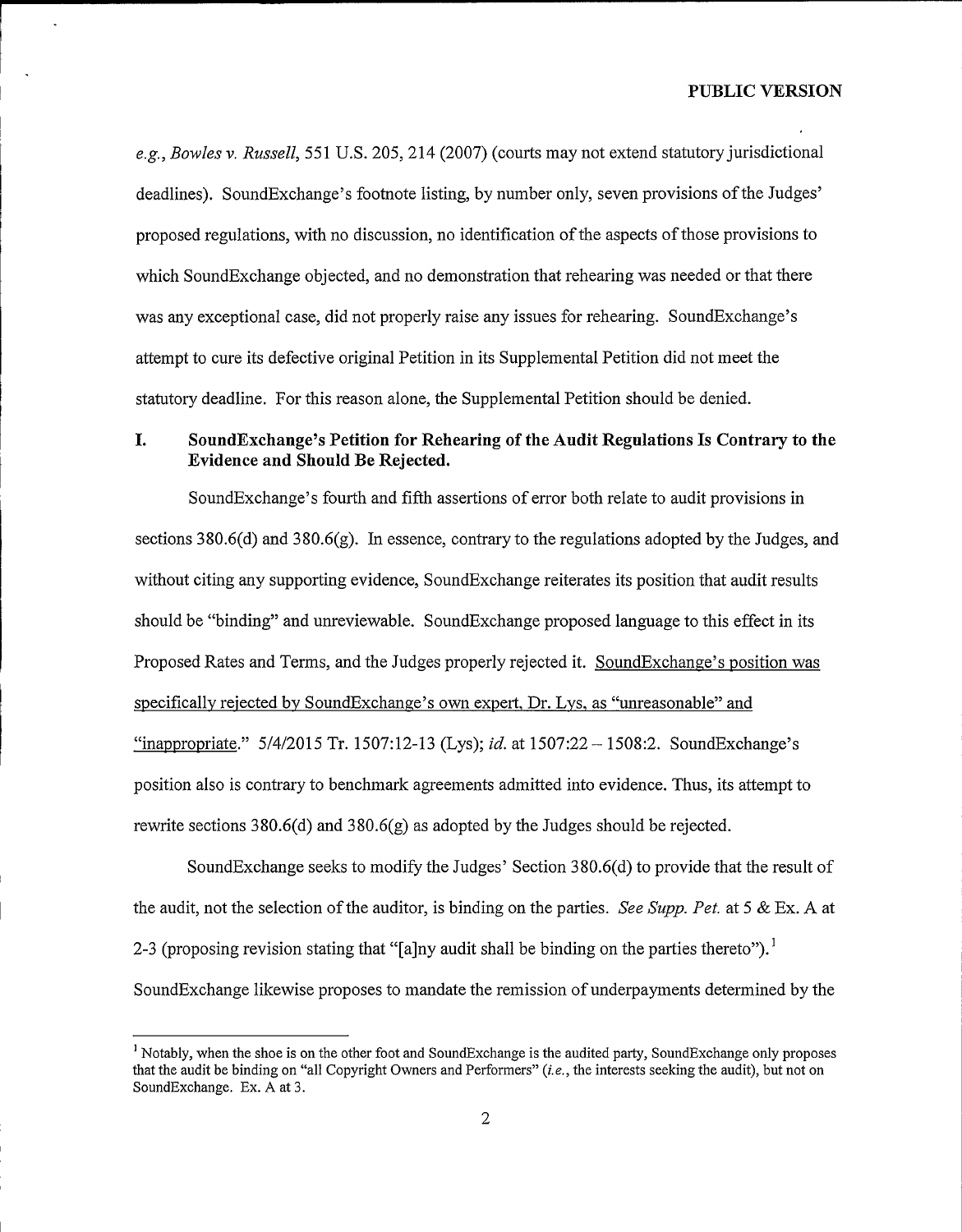auditor, even if there is no agreement about the auditor's findings, by asking to strike the language from the Judges' Section 380.6(g) limiting the remission obligation to "agreed-upon" underpayments according to "mutually agreed" terms. Supp. Pet. at  $5 \& Ex. A$  at 3-4. In sum, SoundExchange's proposed changes seek to make an auditor's conclusions unreviewable, notwithstanding legitimate disagreement, even ifthose conclusions were erroneous and could not withstand scrutiny in court or before an arbitrator.

SoundExchange's own expert, Dr. Lys, explicitly testified that such provisions would be

"unreasonable." Dr. Lys agreed that a copyright owner could hire an "overly aggressive auditor."

5/4/2015 Tr. 1499:4-7 (Lys). And for multiple reasons, it would be improper and unreasonable to

make even an unbiased auditor's findings determinative and unreviewable:

JUDGE STRICKLER: Do vou understand that SoundExchanee is proposine a term in the license wherebv what the auditor determines with regard to payments is dispositive or that just becomes the contractual result subject to potential litigation in some other court between the parties if they disagree with the auditor's finding not having the equivalence of a finding bv an arbitrator. for example?

THE WITNESS: I'm not sure. It seems that the former would be unreasonable.

JUDGE STRICKLER: "The former" meaning?

THE WITNESS: The former being that whatever the auditor determines is the final word. It would seem to me that what if the auditor misunderstood a file or something you may want to give Pandora or any other services, say, to point out, wait a second, you are reading the numbers wrong, this is not what they say. So it would seem to me that some form of arbitration or ultimatelv dispute resolution in one form or another should be appropriate. Again, I did not study that, but my economic training tells me that giving the auditor that much power would be inappropriate. In fact, even in the public arena, there are disagreements between the company and its auditor how to report, and it's okay. It's not like my way or the highway.

JUDGE STRICKLER: Would you agree that if both sides, the copyright owner and the services, had input in the selection of the auditor, then that would reduce the likelihood of there being disputes going forward with regard to what the auditor determined?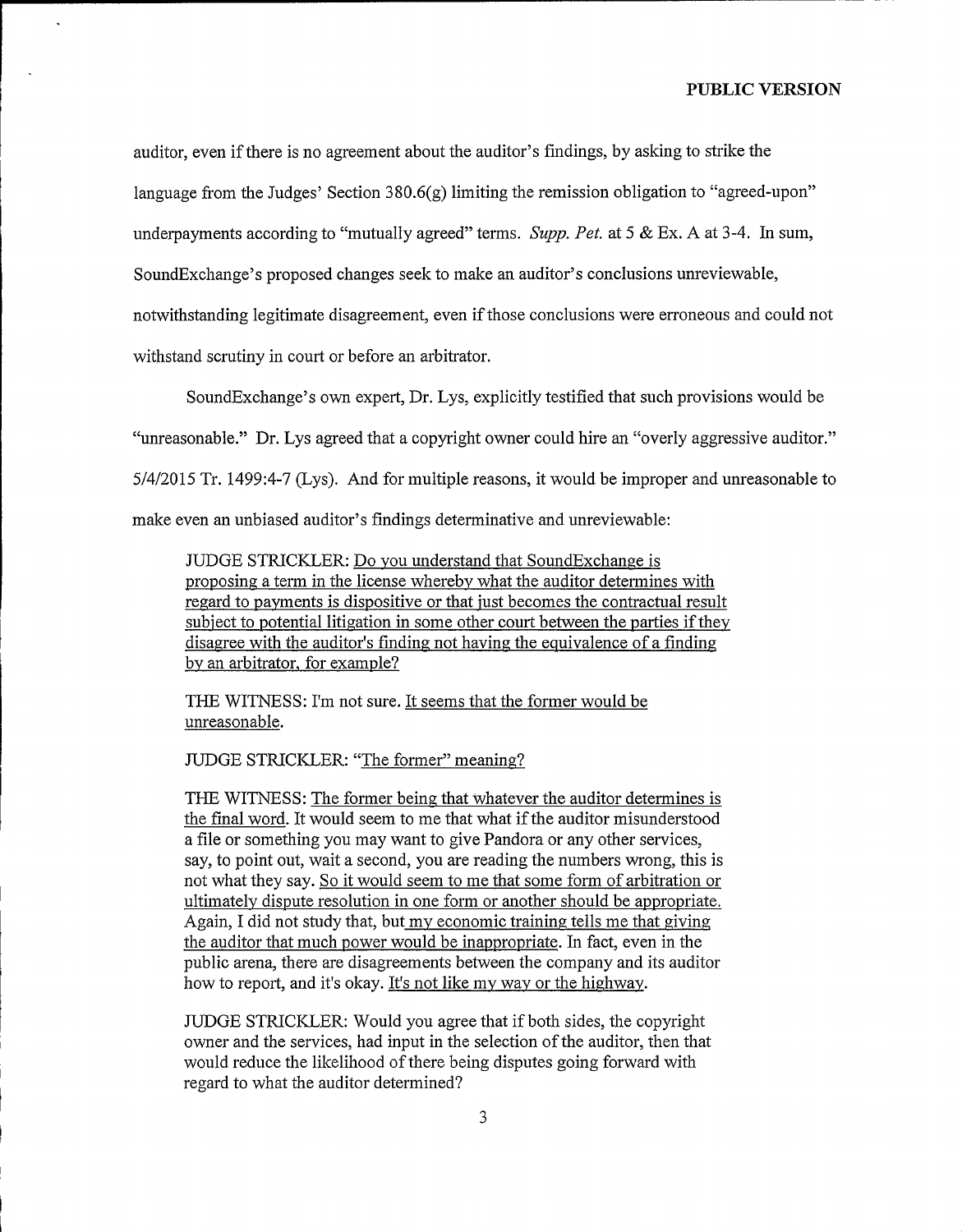THE WITNESS: I would have to think about it, but, you know, in the end, you can't serve two masters. You typically serve the master that signs the check, so—

JUDGE STRICKLER: That's in favor of your argument.

THE WITNESS: Yes. As an economist, I have to say that.

5/4/15 Tr. 1507:4 — 1508:19 (Lys) (emphasis added).

Dr. Lys's testimony, which SoundExchange completely ignores, belies SoundExchange's assertion that the Judges' proposed regulations are "not supported by evidence in this proceeding," Supp, Pet, at 1-2, and justifies rejection of SoundExchange's proposed revision to the Judges' audit regulations. But SoundExchange also ignores commercial agreements that it introduced into evidence, which likewise decline to make auditors' determinations conclusive.

| See, e.g., [[                                                                               |
|---------------------------------------------------------------------------------------------|
|                                                                                             |
|                                                                                             |
|                                                                                             |
|                                                                                             |
|                                                                                             |
| [1] Thus, not only is SoundExchange's proposed                                              |
| change to the regulation "unreasonable" and "inappropriate," in the words of Dr. Lys, it is |
| contrary to SoundExchange's purported market evidence as well. <sup>2</sup>                 |

<sup>&</sup>lt;sup>2</sup> Although the parties to the agreements cited in the text reserved their rights following an audit, there may be other situations in which commercial parties with ongoing relationships decide to make an audit fully determinative. Such individualized determinations to effectively waive the right to litigate a dispute with a known commercial partner are very different from imposing such a waiver on the entire class of webcasters subject to the statutory license. In the latter situation, the considerations discussed by Dr. Lys apply with particular force.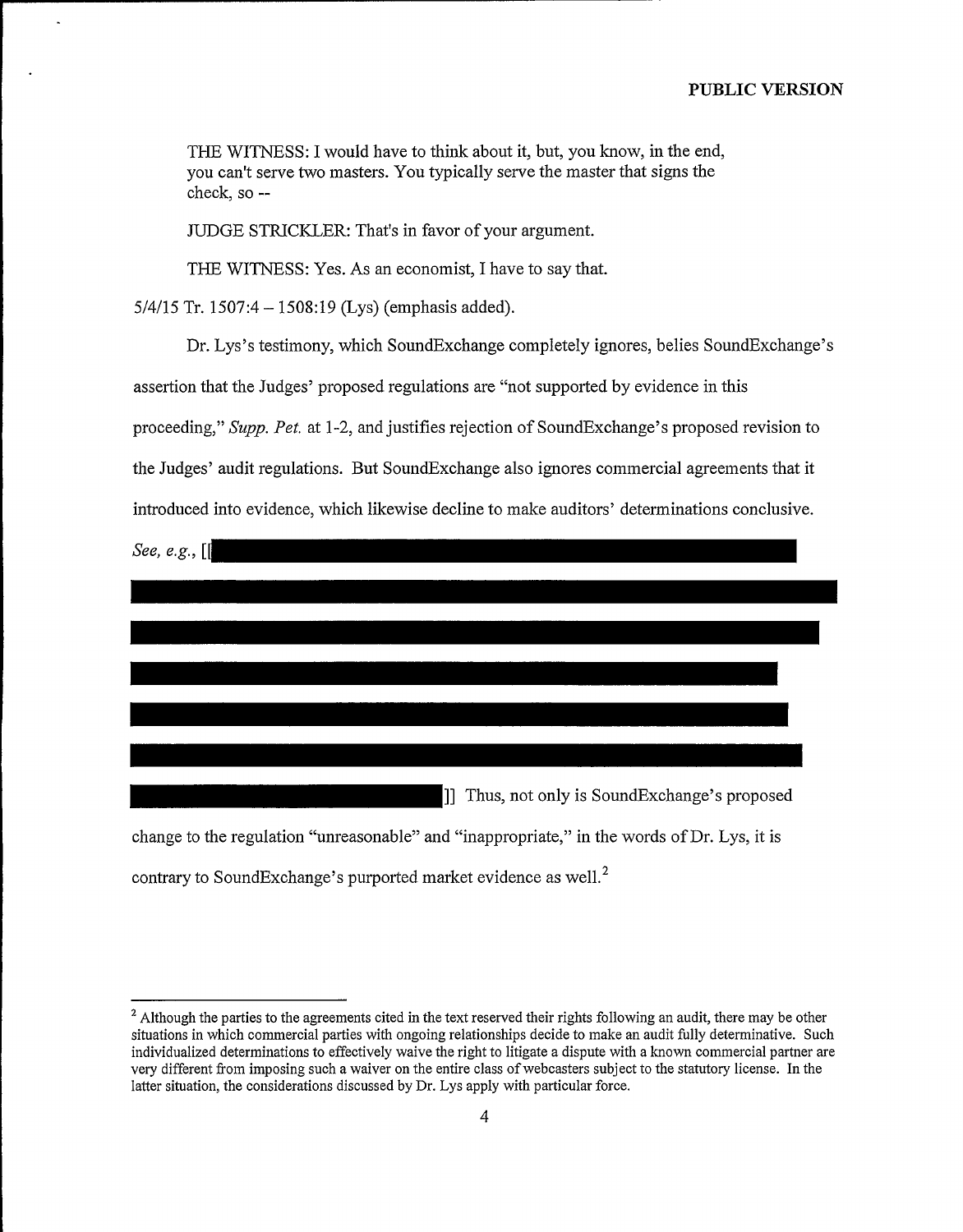#### II. SoundExchange May Not Object to the Judges' Reasonable Revision of the Confidentiality Standard (Point II of Its Supplemental Petition), Because It Did Not Address This Issue at Trial or in Its Proposed Findings and Conclusions.

SoundExchange's objection to the Judges' insertion of the words "written" and "directly" into the regulation governing the treatment of confidential licensee information, section 380.5(c)(1), is untimely and misplaced. Supp. Pet., Part II. NAB proposed this language in its Proposed Rates and Terms, yet SoundExchange never addressed it. Further, SoundExchange

points to no evidence in the record, or to anything in its Proposed Findings, to support its claim

that the Judges' changes "would require additional administrative efforts" or introduce

"uncertainty." SoundExchange should not be heard to make those claims now. Rehearing is not

a proper "vehicle for presenting theories or arguments that could have been advanced earlier."

Fresh Kist Produce, LLC v. Choi Corp., 251 F. Supp. 2d 138, 140 (D.D.C. 2003). The Judges'<br>changes to section 380.5(c)(1) were reasonable and do not give rise to an "exceptional case."<sup>3</sup><br>III. SoundExchange's Objections t

#### SoundExchange's Objections to the Search Requirements (Point I of Its Supplemental Petition) Are Not Supported by the Record.

SoundExchange's objections to the Judges' imposition of reasonable search obligations to locate copyright owners and performers – obligations that already exist in 37 C.F.R.  $\S 370.5(d)$  – improperly reprises arguments that SoundExchange already made and the Judges rejected. Further, its new assertion that searches of the required directories would not be effective is unsupported by any evidence in the record and, thus, cannot form a basis for rehearing.

<sup>&</sup>lt;sup>3</sup> NAB and Pandora would not object, however, to inclusion of an exception to the requirement of a written confidentiality agreement where there is a professional "ethical obligation to maintain the Confidentiality Information" in confidence. NAB proposed such an exception in section 380.14 ofits June 19, 2015 Proposed Rates and Terms.

NAB and Pandora similarly do not object to SoundExchange's request to clarify section 380.5(d) (Part III ofthe Supplemental Petition), which would change the language fiom "distributees ofthe Collective" to "person" or "the recipient of the confidential information." The proposed change appears to be consistent with the Judges' intent to require recipients of confidential information to protect that information as they protect their own.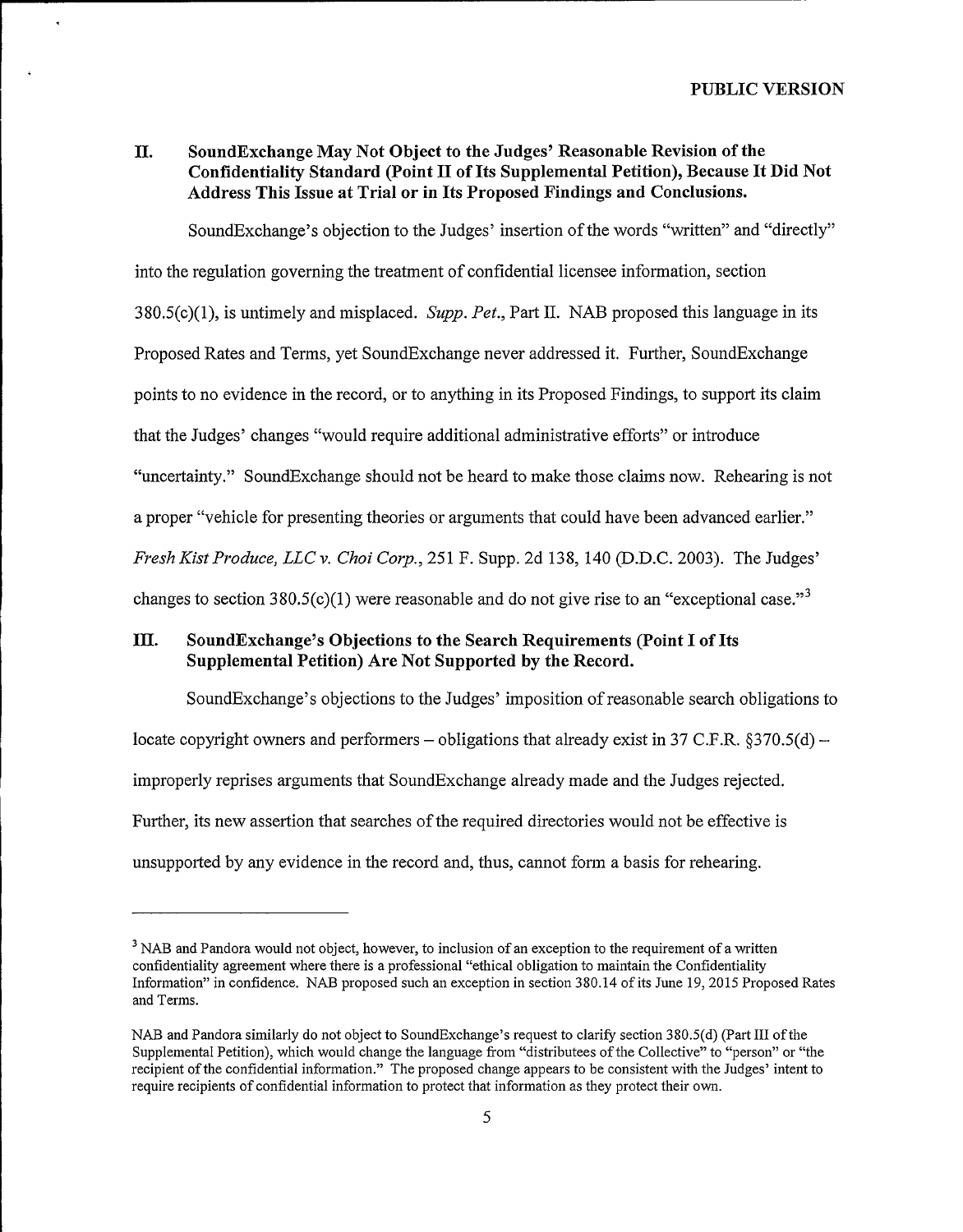Respectfully submitted,

**/s/ Bruce G. Joseph** Bruce G. Joseph (D.C. Bar No. 338236) Karyn K. Ablin (D.C. Bar No. 454473) Michael L. Sturm (D.C. Bar No. 422338) Jennifer L. Elgin (D.C. Bar No. 432975) Christopher M. Mills (D.C. Bar No. 492840) WILEY REIN LLP 1776 K St. NW Washington, DC 20006 Phone: 202-719-7000 Facsimile; 202-719-7049 BJoseph@wileyrein.com KAblin@wileyrein.com MSturm@wileyrein.com<br>JElgin@wileyrein.com CMills@wileyrein.com

Counsel for the National Association of Broadcasters

#### $\sqrt{s}$ /s/

R. Bruce Rich Todd D. Larson Jacob B. Ebin WEIL, GOTSHAL & MANGES LLP 767 Fifth Avenue New York, NY 10153 Tel: 212.310.8000 Fax: 212.310.8007<br>r.bruce.rich@weil.com todd.larson@weil.com  $\overline{\text{jacob.ebin}(\text{a}}$ weil.com

Counsel for Pandora Media, Inc.

January 19, 2016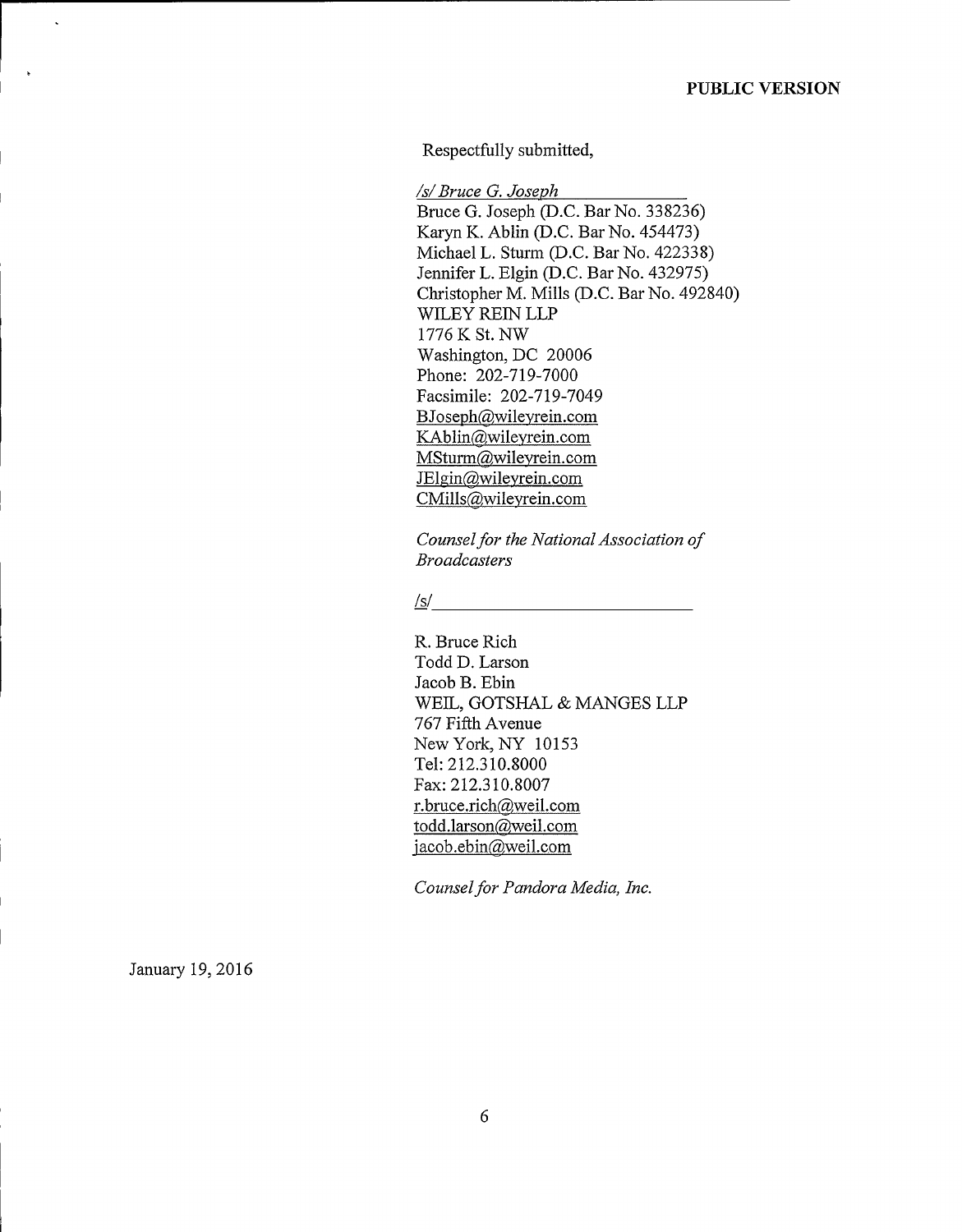# **NAB and Pandora's Opposition to**<br>SoundExchange's Supplemental Petition For Rehearing

 $\hat{\mathbf{v}}$ 

 $\ddot{\phantom{a}}$ 

### **Redaction Log**

| Page, Line       | <b>Description</b>                                                                                                                               |
|------------------|--------------------------------------------------------------------------------------------------------------------------------------------------|
| Pg. 4, ll. 12-18 | Reflects information designated RESTRICTED by other parties in this<br>matter. Information reflects the terms of record label/service agreement. |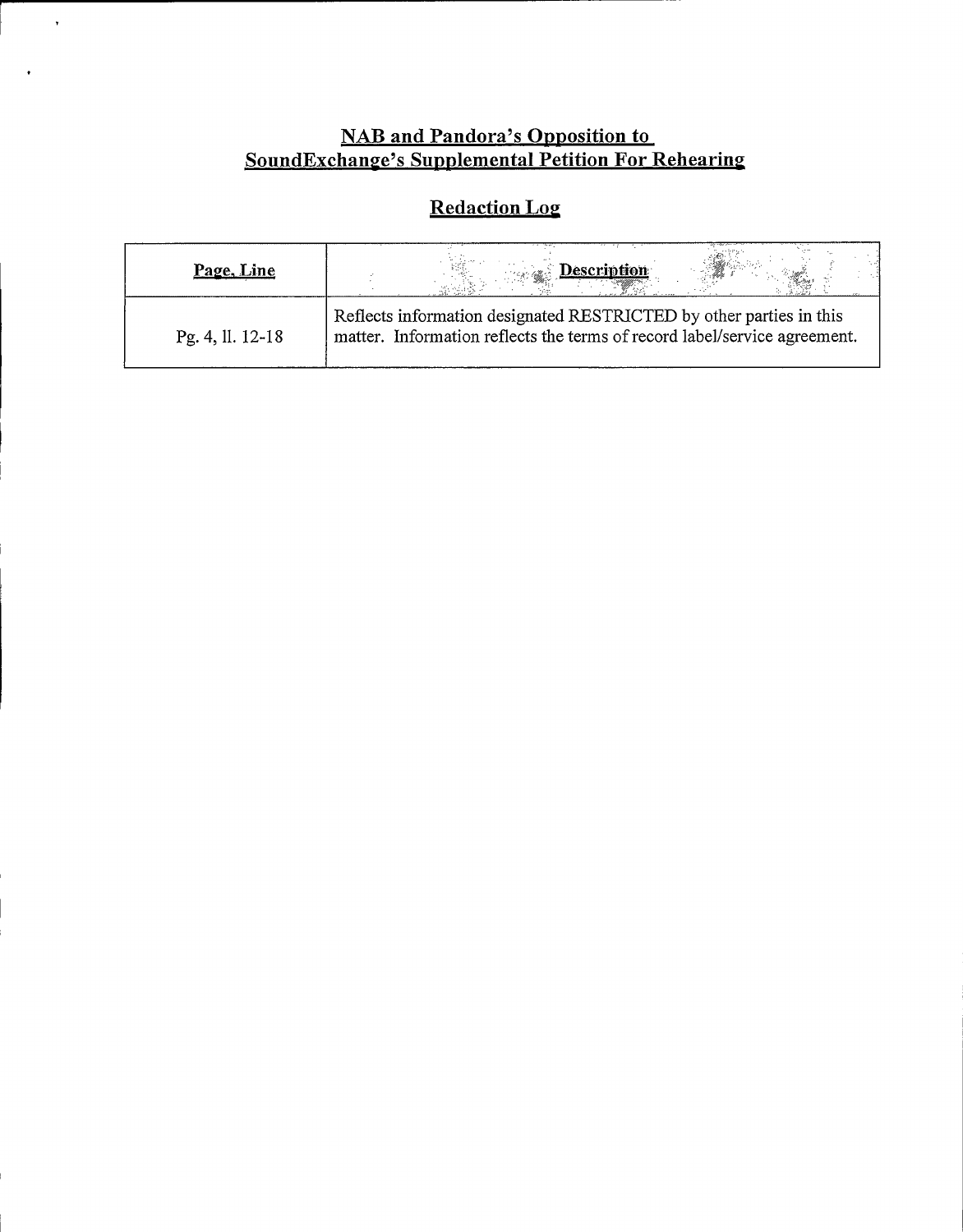#### CERTIFICATE OF SERVICE

I hereby certify that on January 19, 2016, I caused copies ofthe foregoing document to be

served via email on the following parties, which have consented to email service:

 $\ddot{\phantom{0}}$ 

 $\ddot{\mathbf{r}}$ 

| Cynthia Greer<br>Sirius XM Radio, Inc.<br>1500 Eckington Place, NE<br>Washington, DC 20002<br>cynthia.greer@siriusxm.com<br>P: 202-380-1476<br>F: 202-380-4592<br>Sirius XM Radio Inc.                                            | <b>Patrick Donnelly</b><br>Sirius XM Radio, Inc.<br>1221 Avenue of the Americas<br>36th Floor<br>New York, NY 10020<br>patrick.donnelly@siriusxm.com<br>P: 212-584-5100<br>F: 212-584-5200<br>Sirius XM Radio Inc.                                                            |
|-----------------------------------------------------------------------------------------------------------------------------------------------------------------------------------------------------------------------------------|-------------------------------------------------------------------------------------------------------------------------------------------------------------------------------------------------------------------------------------------------------------------------------|
| Paul Fakler<br>Martin Cunniff<br>Jackson Toof<br>Arent Fox LLP<br>1675 Broadway<br>New York, NY 10019<br>Paul.Fakler@arentfox.com<br>Martin.Cunniff@arentfox.com<br>Jackson.Toof@arentfox.com<br>Counsel for Sirius XM Radio Inc. | Gary Greenstein<br>Wilson Sonsini Goodrich & Rosati<br>1700 K Street, NW, 5th Floor<br>Washington, DC 20006<br>ggreenstein@wsgr.com<br>P: 202-973-8849<br>F: 202-973-8899<br>Counsel for Pandora Media, Inc.                                                                  |
| Christopher Harrison<br>Pandora Media, Inc.<br>2101 Webster Street, Suite 1650<br>Oakland, CA 94612<br>charrison@pandora.com<br>P: 510-858-3049<br>F: 510-451-4286<br>Pandora Media, Inc.                                         | R. Bruce Rich<br><b>Todd Larson</b><br>Jacob B. Ebin<br>Weil, Gotshal & Manges LLP<br>767 Fifth Avenue<br>New York, NY 10153<br>r.bruce.rich@weil.com<br>todd.larson@weil.com<br>jacob.ebin@weil.com<br>P: 212-310-8170<br>F: 212-310-8007<br>Counsel for Pandora Media, Inc. |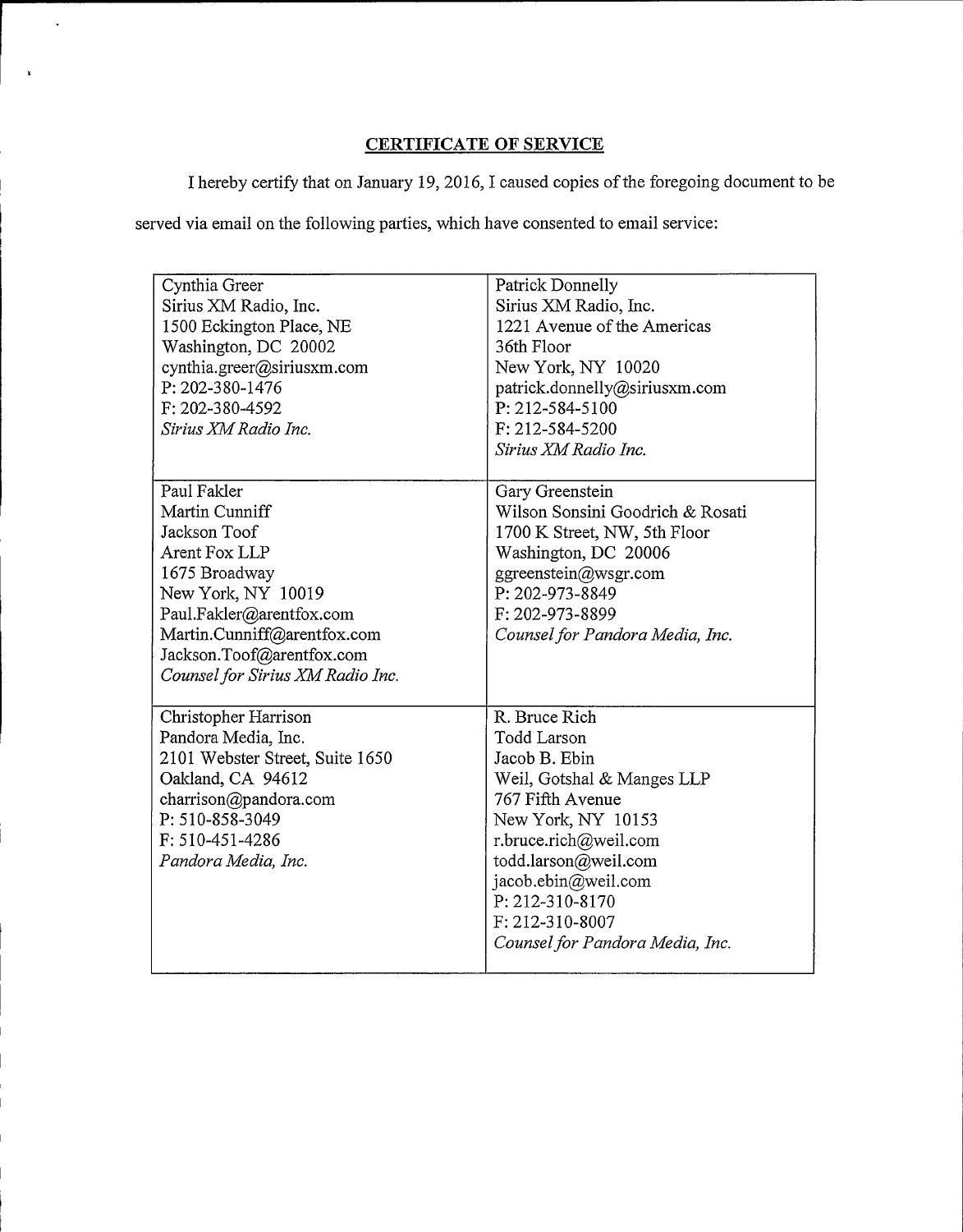| C. Colin Rushing                         | Glenn Pomerantz                       |
|------------------------------------------|---------------------------------------|
| <b>Bradley Prendergast</b>               | Kelly Klaus                           |
| SoundExchange, Inc.                      | Anjan Choundhury                      |
| 733 10th Street, NW, 10th Floor          | Melinda LeMoine                       |
| Washington, DC 20001                     | Munger, Tolles & Olson LLP            |
| crushing@soundexchange.com               | 355 S. Grand Avenue, 35th Floor       |
| bprendergast@soundexchange.com           | Los Angeles, CA 90071-1560            |
| P: 202-640-5858                          | Glenn.Pomerantz@mto.com               |
| F: 202-640-5883                          | Kelly.Klaus@mto.com                   |
| SoundExchange                            | Anjan.Choudhury@mto.com               |
|                                          | Melinda.LeMoine@mto.com               |
|                                          | P: 213-683-9100                       |
|                                          | F: 213-687-3702                       |
|                                          | Counsel for SoundExchange             |
| Catherine Gellis                         | David Golden                          |
| P.O. Box 2477                            | Constantine Cannon LLP                |
| Sausalito, CA 94966                      | 1301 K Street, NW, Suite 13000N       |
| cathy@cgcounsel.com                      | Washington, DC 20004                  |
| P: 202-642-2849                          | dgolden@constantinecannon.com         |
| Counsel for College Broadcasters Inc.    | P: 202-204-3500                       |
|                                          | F: 202-204-3501                       |
|                                          | Counsel for College Broadcasters Inc. |
|                                          |                                       |
| Harv Hendrickson, Chairman               | Jeffrey Jarmuth                       |
| Russ Hauth                               | Law Offices of Jeffrey Jarmuth        |
| 3003 Snelling Avenue, North              | 34 E Elm St                           |
| Saint Paul, MN 55113                     | Chicago, IL 60611-1016                |
| russh@salem.cc                           | jeff.jarmuth@jarmuthlawoffices.com    |
| hphendrickson@unwsp.edu                  | P: 312-335-9933                       |
| National Religious Broadcasters          | F: 312-822-1010                       |
| Noncommercial Music License Committee    | Counsel for Accuradio                 |
| William Malone                           | George Johnson                        |
| 40 Cobbler's Green                       | GEO Music Group                       |
| 205 Main Street                          | 23 Music Square East, Suite 204       |
| New Canaan, CT 06840                     | Nashville, TN 37203                   |
| P: 203-966-4770                          | george@georgejohnson.com              |
| Malone@ieee.org                          | P: 615-242-9999                       |
| Counsel for Intercollegiate Broadcasting | <b>GEO</b> Music Group                |
| System, Inc. and Harvard Radio           |                                       |
| Broadcasting Co., Inc.                   |                                       |
|                                          |                                       |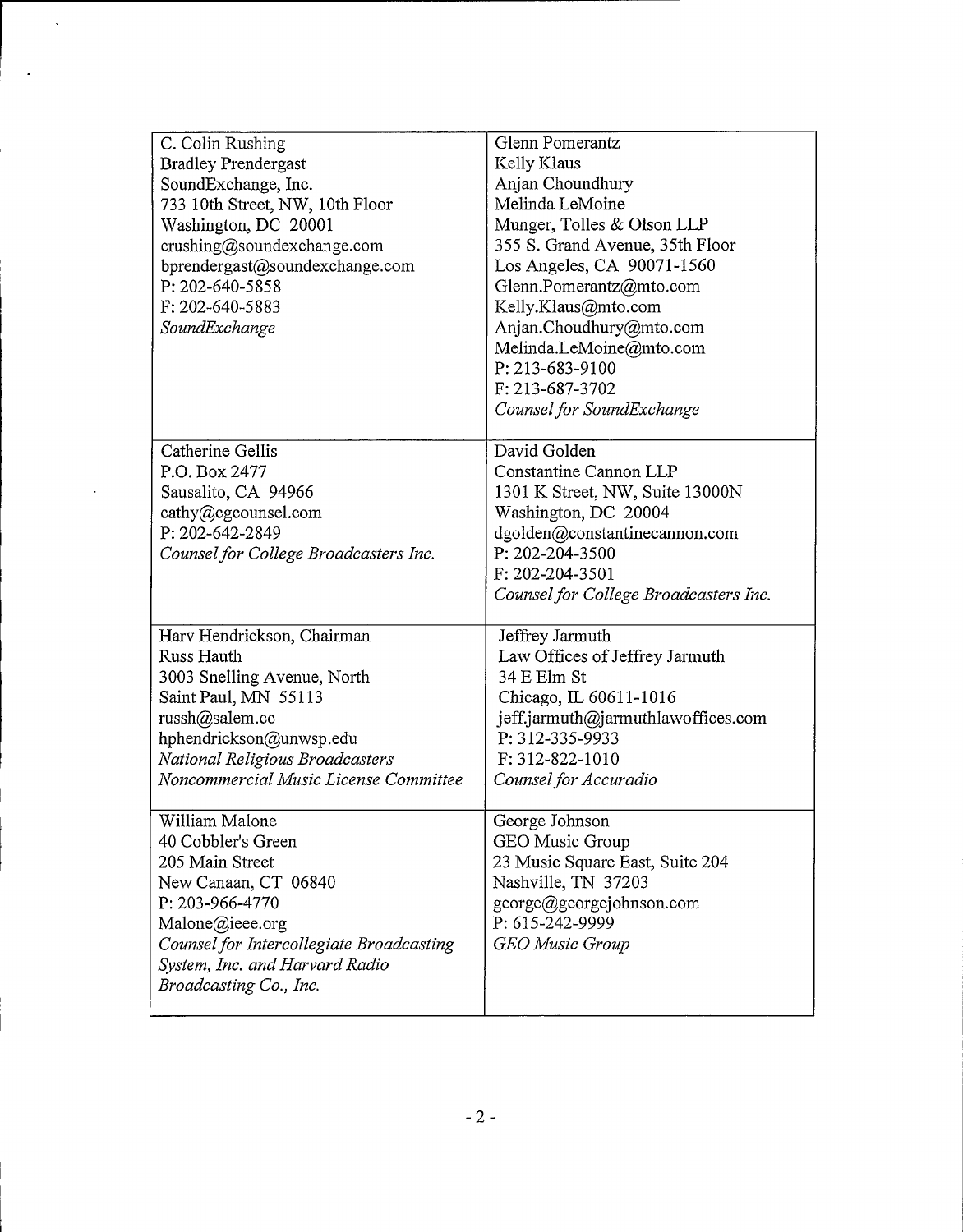| Donna K. Schneider<br>Associate General Counsel, Litigation & IP<br>iHeartMedia, Inc.<br>200 E. Base Rd.<br>San Antonio, TX 78209<br>DonnaSchneider@iheartmedia.com<br>P: 210-832-3468<br>F: 210-832-3127<br>Counsel for iHeartMedia, Inc.                          | Mark Hansen<br>John Thorne<br>Evan Leo<br>Kevin Miller<br>Scott Angstreich<br>Igor Helman<br>Leslie Pope<br>Matthew Huppert<br>Kellogg, Huber, Hansen, Todd, Evans<br>& Figel, P.L.L.C.<br>1615 M Street, NW, Suite 400                                                                |
|---------------------------------------------------------------------------------------------------------------------------------------------------------------------------------------------------------------------------------------------------------------------|----------------------------------------------------------------------------------------------------------------------------------------------------------------------------------------------------------------------------------------------------------------------------------------|
|                                                                                                                                                                                                                                                                     | Washington, DC 20036<br>mhansen@khhte.com<br>jthorne@khhte.com<br>eleo@khhte.com<br>kmiller@khhte.com<br>chall@khhte.com<br>sangstreich@khhte.com<br>ihelman@khhte.com<br>lpope@khhte.com<br>mhuppert@khhte.com<br>P: 202-326-7900<br>F: 202-326-7999<br>Counsel for iHeartmedia, Inc. |
| Kenneth Steinthal<br>Joseph Wetzel<br>King & Spaulding LLP<br>101 Second Street, Suite 2300<br>San Francisco, CA 94105<br>ksteinthal@kslaw.com<br>jwetzel@kslaw.com<br>P: 415-318-1200<br>F: 415-318-1300<br>Counsel for the Corporation for Public<br>Broadcasting | David Oxenford<br>Wilkinson Barker Knauer, LLP<br>2300 N Street, NW, Suite 700<br>Washington, DC 20037<br>doxenford@wbklaw.com<br>P: 202-383-3337<br>F: 202-783-5851<br>Counsel for National Association of<br><b>Broadcasters and Educational Media</b><br>Foundation                 |

 $\hat{\mathbf{v}}$ 

 $\overline{ }$